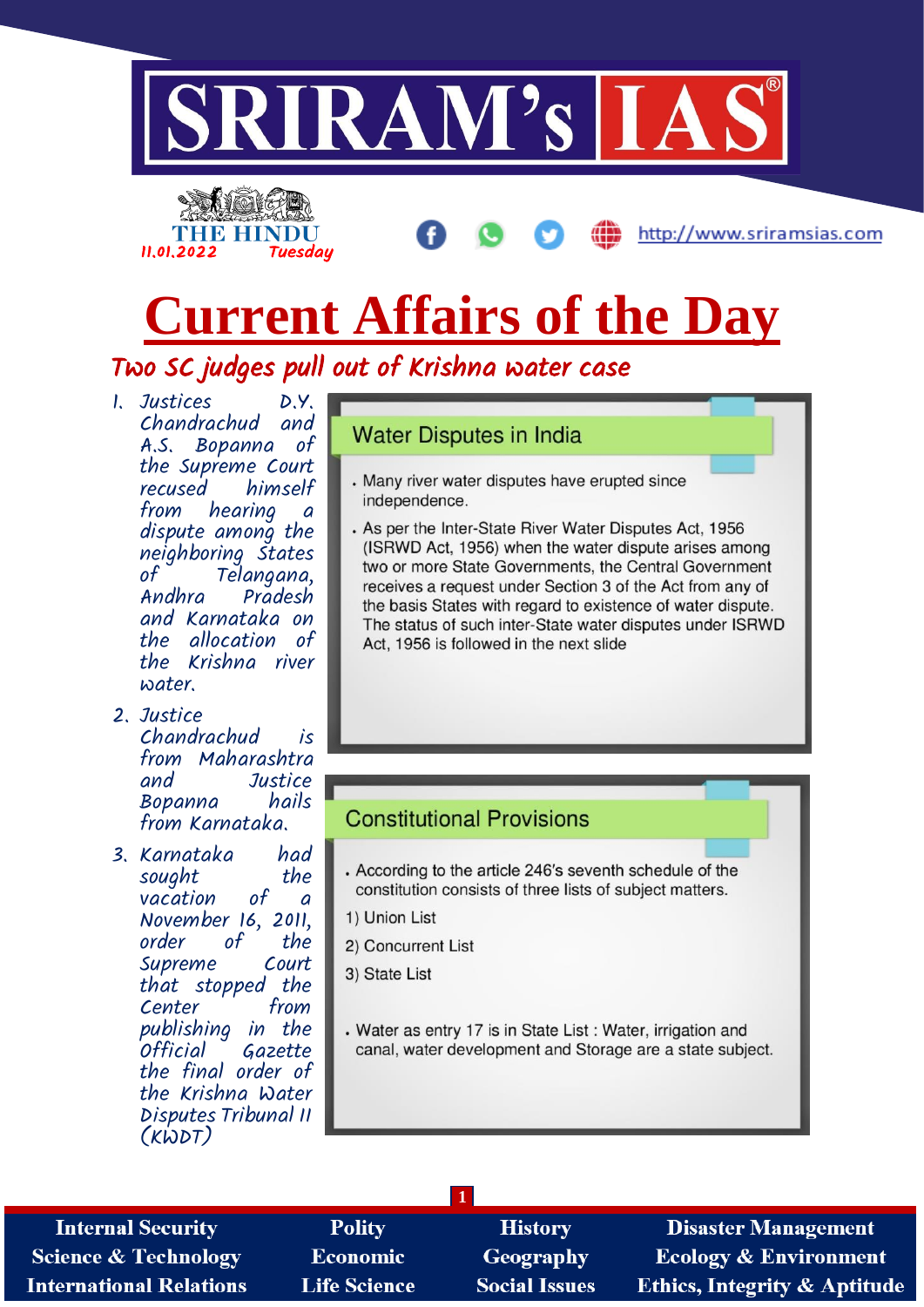

# 11.01.2022 Tuesday

### pronounced in

December 2010, allocating the river water to Karnataka, erstwhile Andhra Pradesh Maharashtra.

- 4. The KWDT had further modified its final order and report on November 29, 2013, to allot surplus water to Karnataka, Maharashtra and the erstwhile State of Pradesh while preserving the<br>allocation of 2,130 allocation of TMC already made among them.
- 5. The publication of the tribunal order is a necessary precondition for its implementation. Following the bifurcation of unified Pradesh,<br>and Telangana Andhra Pradesh had moved the Supreme Court challenging the KWDT's allocation of share.

#### **Constitutional Provisions**

. Water as entry 56 is in Union List : Regulation and development of water under the control of the union is declared by parliament by law to be expedient in the public interest.

http://www.sriramsias.com

. Article 262 explicitly grants parliament the right to legislate over the matter in Entry 56 and also gives primacy over the Supreme court.

#### **Formation of Tribunal**

- . The water disputes arose among the two or more states, the central government receives a request from the state governments under section 3 of the Interstate River Water Disputes Act (ISRWD) with regard to the existence of water dispute.
- According to this act, first it will try to settle the problem with negotiations with the states and later the central government refer to a tribunal which consists of former supreme court judges and they gives the final award to the central government after proper studying of dispute.

| <b>Internal Security</b>        | <b>Polity</b>       | <b>History</b>       | <b>Disaster Management</b>              |
|---------------------------------|---------------------|----------------------|-----------------------------------------|
| <b>Science &amp; Technology</b> | Economic            | <b>Geography</b>     | <b>Ecology &amp; Environment</b>        |
| <b>International Relations</b>  | <b>Life Science</b> | <b>Social Issues</b> | <b>Ethics, Integrity &amp; Aptitude</b> |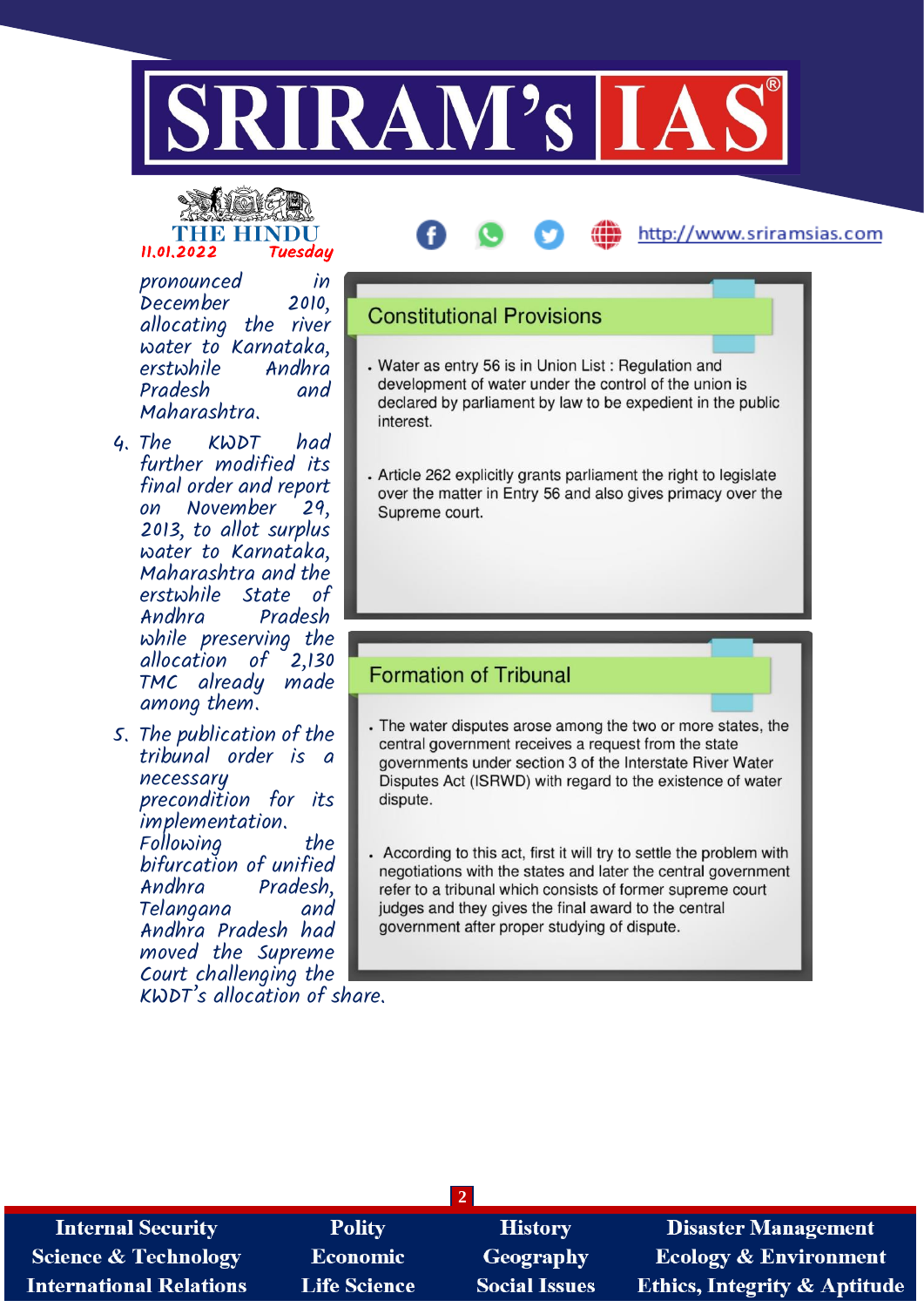



#### http://www.sriramsias.com

#### MHA seeks more time to frame CAA rules

- 1. The Ministry of Home Affairs (MHA) has sought another extension from parliamentary committees in the Rajya Sabha and the Lok Sabha to frame the rules of the Citizenship (Amendment) Act (CAA), 2019.
- 2. An official in the Rajya Sabha confirmed that the Ministry had made a request to the Committee on Subordinate Legislation.
- 3. Without the rules being framed, the Act cannot be implemented.
- 4. As per the Manual on Parliamentary Work, in case the Ministries/departments are not able to frame the rules within the prescribed period of six months after a law is passed, "they should seek an extension of time from the Committee on Subordinate Legislation stating reasons for such extension" which cannot be more than three months at a time
- 5. The CAA was passed by Parliament on December 11, 2019, and it received assent from the President on December 12. In January 2020, the Ministry notified that the Act will come into force from January 10, 2020.
- 6. The CAA provides citizenship on the basis of religion to six undocumented non-Muslim communities from Pakistan, Afghanistan and Bangladesh who entered India on or before December 31, 2014.
- 7. It exempts the members of the six communities from any criminal case under the Foreigners Act, 1946 and the Passport Act, 1920 if they entered India before December 31, 2014.

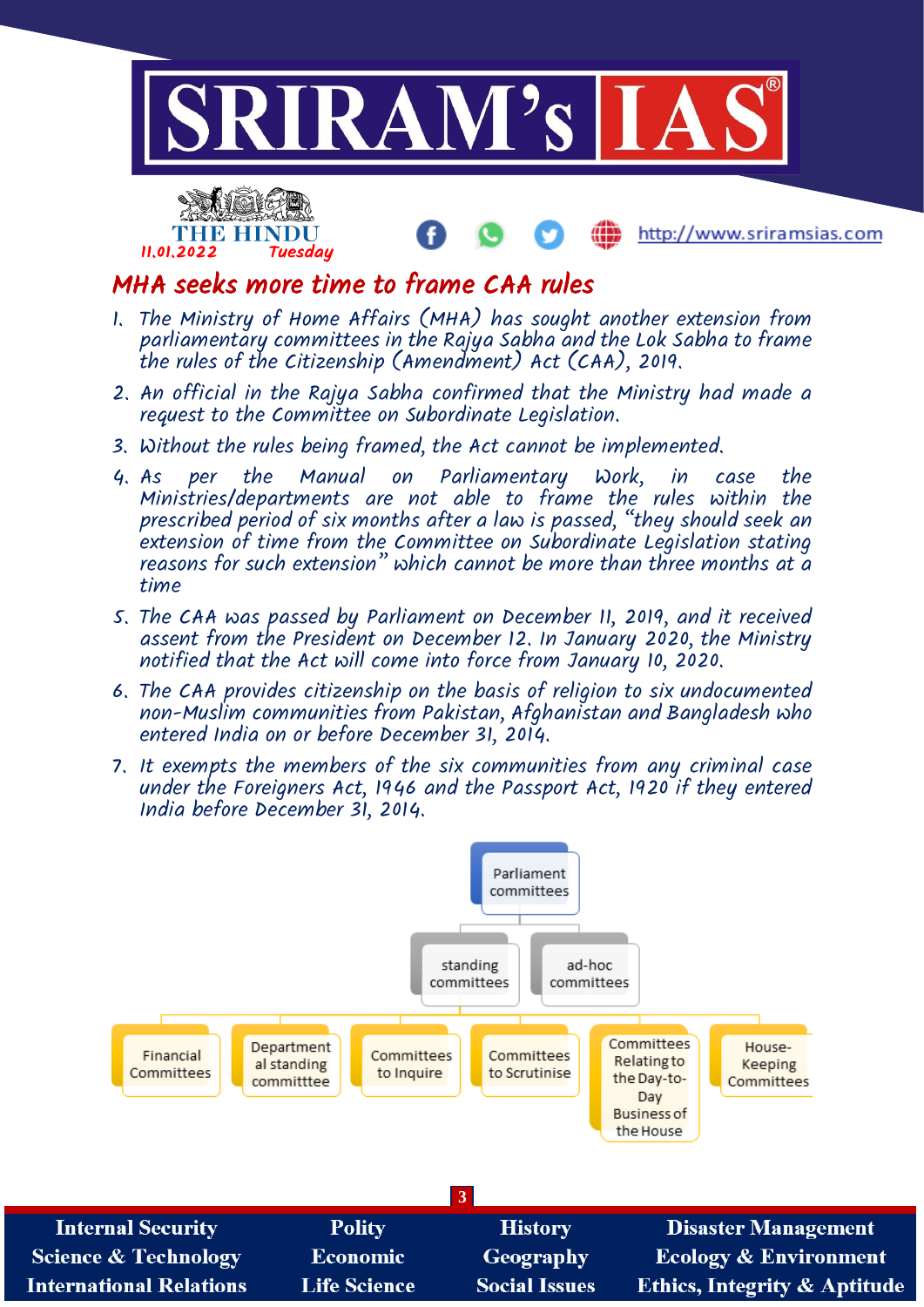

#### Committee on Subordinate Legislation:

The major function of this committee is to examine the rules and regulations enacted by the executive to fill the gaps in the laws enacted by the parliament and report how far these rules are within limits prescribed in the main law.

#### Two lakh more got jobs in 9 sectors in July-Sept. last year

- 1. Nine sectors that account for about<br>85% of total total employment in establishments with 10 or more workers hired two lakh more people in July-September 2021 compared to April-June 2021, according to the second round of the Quarterly Employment<br>Survey (QES) Survey released by the Union Labor and Employment Ministry.
- 2. The estimated total employment in the nine selected sectors from the second round of QES (July-September, 2021) came out as crore approximately, which is 2<br>hiaher than higher than the estimated



employment (3.08 crore) from the first round of QES (April 1, 2021).

| <b>Internal Security</b>        | <b>Polity</b>       | <b>History</b>       | <b>Disaster Management</b>              |
|---------------------------------|---------------------|----------------------|-----------------------------------------|
| <b>Science &amp; Technology</b> | <b>Economic</b>     | <b>Geography</b>     | Ecology & Environment                   |
| <b>International Relations</b>  | <b>Life Science</b> | <b>Social Issues</b> | <b>Ethics, Integrity &amp; Aptitude</b> |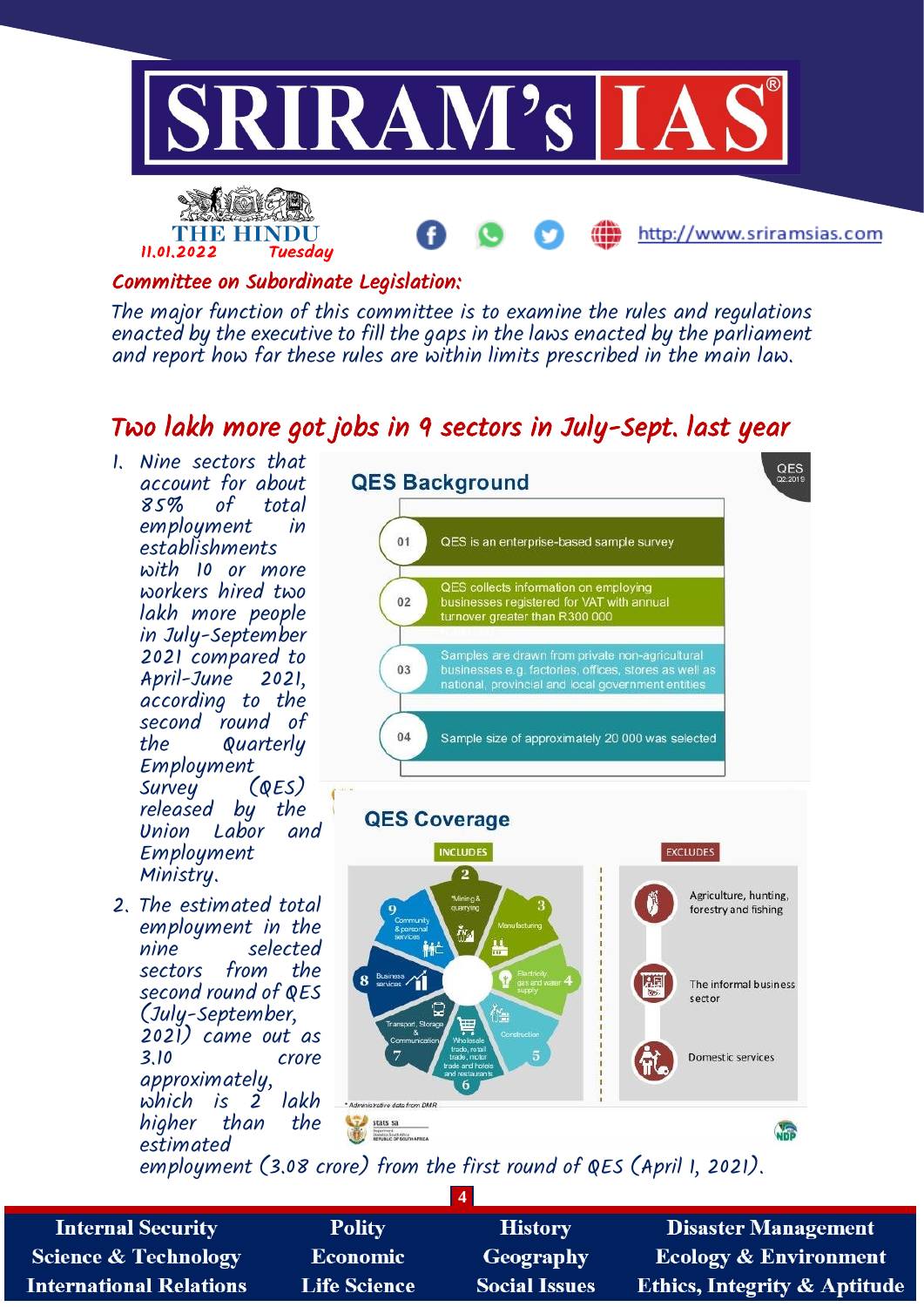

http://www.sriramsias.com



- 1. The government said the other three surveys launched by the Ministry last year were progressing well. The report of the survey on migrant labor, the survey on domestic workers and quarterly reports under the area-based employment survey would be released soon. The QES showed that employment had increased even during the pandemic.
- 2. Meanwhile, the second QES report that covered 11,503 establishments said nearly 90% of the establishments had less than 100 workers, while 30% of the IT/BPO establishments had at least 100 workers.
- 3. The overall percentage of female workers stood at 32.1%, higher than 29.3% reported during the first round of QES.
- 4. Regular workers constitute 87% of the estimated workforce in the nine selected sectors, with only 2% being casual workers. However, in the construction sector, 20% of the workers were contractual and 6.4% were casual workers.

#### QES Survey:

- 1. The Quarterly Employment Survey (QES) is part of the All-India Quarterly Establishment-based Employment Survey (AQEES). It establishments employing 10 or more workers in the organized segment in 9 sectors. The AQEES has been taken up by the Labor Bureau.
- 2. The 9 sectors are Manufacturing, Construction, Trade, Transport, Education, Health, Accommodation and Restaurants, IT/BPO, Financial Service Activities.
- 3. Its objective is to enable the government to frame a "sound national policy on employment."
- 4. India ratified the International Labor Organization's (ILO) Employment Policy Convention, 1964, in the year 1998, which requires the ratifying countries to implement "an active policy designed to promote full, productive and freely chosen employment." India does not have a National Employment Policy (NEP) yet.

#### Drawbacks of QES:

- 1. As the QES covers only establishments with at least 10 workers, it provides data essentially on the formal economy.
- 2. Considering that informal workers (with no written contracts, and benefits) account for roughly 90% of the labor force in India, the  $QE\acute{\text{S}}$  thus provides only a partial glimpse of the labor market.

| <b>Internal Security</b>        | <b>Polity</b>       | <b>History</b>       | <b>Disaster Management</b>              |  |  |
|---------------------------------|---------------------|----------------------|-----------------------------------------|--|--|
| <b>Science &amp; Technology</b> | <b>Economic</b>     | Geography            | Ecology & Environment                   |  |  |
| <b>International Relations</b>  | <b>Life Science</b> | <b>Social Issues</b> | <b>Ethics, Integrity &amp; Aptitude</b> |  |  |